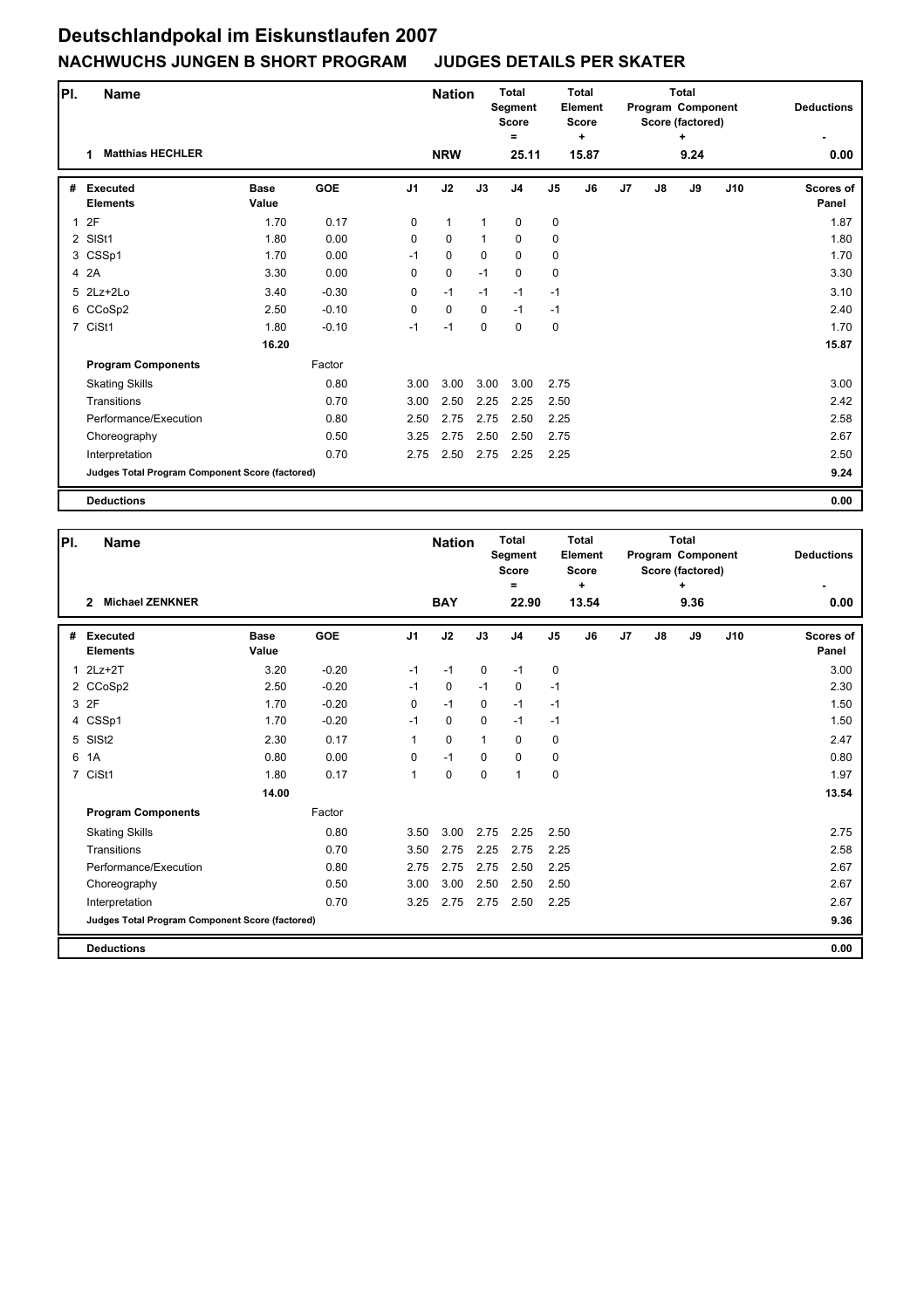| PI.            | <b>Name</b>                                     |                      |            |                | <b>Nation</b> |              | <b>Total</b><br>Segment<br><b>Score</b> |                | <b>Total</b><br><b>Element</b><br><b>Score</b> |                |               | <b>Total</b><br>Program Component<br>Score (factored) | <b>Deductions</b> |                           |
|----------------|-------------------------------------------------|----------------------|------------|----------------|---------------|--------------|-----------------------------------------|----------------|------------------------------------------------|----------------|---------------|-------------------------------------------------------|-------------------|---------------------------|
|                | <b>Kevin KOTTEK</b><br>3                        |                      |            |                | <b>BER</b>    |              | =<br>22.80                              |                | ÷<br>12.30                                     |                |               | ٠<br>10.50                                            |                   | 0.00                      |
| #              | <b>Executed</b><br><b>Elements</b>              | <b>Base</b><br>Value | <b>GOE</b> | J <sub>1</sub> | J2            | J3           | J <sub>4</sub>                          | J <sub>5</sub> | J6                                             | J <sub>7</sub> | $\mathsf{J}8$ | J9                                                    | J10               | <b>Scores of</b><br>Panel |
| $\mathbf{1}$   | CSp2                                            | 1.50                 | 0.50       | 1              | $\mathbf{1}$  | $\mathbf{1}$ | $\mathbf{1}$                            | 1              |                                                |                |               |                                                       |                   | 2.00                      |
|                | 2 2F+2T<                                        | 2.10                 | $-0.60$    | $-2$           | $-2$          | $-2$         | $-2$                                    | $-2$           |                                                |                |               |                                                       |                   | 1.50                      |
|                | 3 1A                                            | 0.80                 | 0.00       | $\Omega$       | $\mathbf 0$   | 0            | $\mathbf 0$                             | $\mathbf 0$    |                                                |                |               |                                                       |                   | 0.80                      |
| $\overline{4}$ | SISt <sub>2</sub>                               | 2.30                 | 0.17       | 1              | $\mathbf{1}$  | $\mathbf 0$  | $\mathbf 0$                             | $\mathbf 0$    |                                                |                |               |                                                       |                   | 2.47                      |
|                | $5$ 2Lo<                                        | 0.50                 | $-0.27$    | $-3$           | $-3$          | $-2$         | $-3$                                    | $-2$           |                                                |                |               |                                                       |                   | 0.23                      |
|                | 6 CiSt2                                         | 2.30                 | 0.33       | 1              | $\mathbf 0$   | $\mathbf{1}$ | $\mathbf{1}$                            | 0              |                                                |                |               |                                                       |                   | 2.63                      |
|                | 7 CCoSp2                                        | 2.50                 | 0.17       | 1              | $-1$          | $\mathbf{1}$ | 0                                       | 0              |                                                |                |               |                                                       |                   | 2.67                      |
|                |                                                 | 12.00                |            |                |               |              |                                         |                |                                                |                |               |                                                       |                   | 12.30                     |
|                | <b>Program Components</b>                       |                      | Factor     |                |               |              |                                         |                |                                                |                |               |                                                       |                   |                           |
|                | <b>Skating Skills</b>                           |                      | 0.80       | 3.25           | 3.25          | 2.75         | 2.50                                    | 3.00           |                                                |                |               |                                                       |                   | 3.00                      |
|                | Transitions                                     |                      | 0.70       | 3.25           | 3.25          | 2.50         | 2.75                                    | 2.75           |                                                |                |               |                                                       |                   | 2.92                      |
|                | Performance/Execution                           |                      | 0.80       | 3.50           | 3.50          | 2.75         | 2.75                                    | 2.50           |                                                |                |               |                                                       |                   | 3.00                      |
|                | Choreography                                    |                      | 0.50       | 3.25           | 3.50          | 2.75         | 3.00                                    | 2.75           |                                                |                |               |                                                       |                   | 3.00                      |
|                | Interpretation                                  |                      | 0.70       | 3.25           | 3.50          | 3.00         | 3.00                                    | 2.50           |                                                |                |               |                                                       |                   | 3.08                      |
|                | Judges Total Program Component Score (factored) |                      |            |                |               |              |                                         |                |                                                |                |               |                                                       |                   | 10.50                     |
|                | <b>Deductions</b>                               |                      |            |                |               |              |                                         |                |                                                |                |               |                                                       |                   | 0.00                      |

| PI. | <b>Name</b>                                            |                      |                   | <b>Nation</b>  | <b>Total</b><br>Segment<br><b>Score</b><br>Ξ |              | Total<br>Element<br><b>Score</b><br>$\ddot{}$ |                |       |                | Total<br>Program Component<br>Score (factored)<br>٠ |       | <b>Deductions</b> |                           |
|-----|--------------------------------------------------------|----------------------|-------------------|----------------|----------------------------------------------|--------------|-----------------------------------------------|----------------|-------|----------------|-----------------------------------------------------|-------|-------------------|---------------------------|
|     | 4 Julian SALATZKI                                      |                      |                   |                | <b>BER</b>                                   |              | 21.14                                         |                | 11.33 |                |                                                     | 10.31 |                   | 0.50                      |
| #   | Executed<br><b>Elements</b>                            | <b>Base</b><br>Value | <b>GOE</b>        | J <sub>1</sub> | J2                                           | J3           | J <sub>4</sub>                                | J <sub>5</sub> | J6    | J <sub>7</sub> | J8                                                  | J9    | J10               | <b>Scores of</b><br>Panel |
| 1   | 2Lz+2Lo<                                               | 2.40                 | $-0.60$           | $-2$           | $-3$                                         | $-2$         | $-2$                                          | $-2$           |       |                |                                                     |       |                   | 1.80                      |
|     | 2 CCoSp1                                               | 2.00                 | $-0.10$           | $-1$           | 0                                            | $\mathbf{1}$ | $-1$                                          | 0              |       |                |                                                     |       |                   | 1.90                      |
|     | 3 2F                                                   | 1.70                 | 0.00              | 0              | $\mathbf 0$                                  | $\mathbf 0$  | $-1$                                          | $\mathbf 0$    |       |                |                                                     |       |                   | 1.70                      |
|     | 4 CiSt1                                                | 1.80                 | 0.33              | 1              | $\mathbf{1}$                                 | $\Omega$     | $\mathbf{1}$                                  | 0              |       |                |                                                     |       |                   | 2.13                      |
| 5   | 1A                                                     | 0.80                 | 0.00              | 0              | 0                                            | $\Omega$     | $\Omega$                                      | $\pmb{0}$      |       |                |                                                     |       |                   | 0.80                      |
| 6   | SISt1                                                  | 1.80                 | 0.00              | 0              | $\mathbf{1}$                                 | $\mathbf 0$  | $\mathbf 0$                                   | $\pmb{0}$      |       |                |                                                     |       |                   | 1.80                      |
|     | 7 SSp1                                                 | 1.20                 | 0.00              | $-1$           | 0                                            | $\mathbf 1$  | $\Omega$                                      | $\mathbf 0$    |       |                |                                                     |       |                   | 1.20                      |
|     |                                                        | 11.70                |                   |                |                                              |              |                                               |                |       |                |                                                     |       |                   | 11.33                     |
|     | <b>Program Components</b>                              |                      | Factor            |                |                                              |              |                                               |                |       |                |                                                     |       |                   |                           |
|     | <b>Skating Skills</b>                                  |                      | 0.80              | 3.25           | 3.25                                         | 3.00         | 2.25                                          | 2.75           |       |                |                                                     |       |                   | 3.00                      |
|     | Transitions                                            |                      | 0.70              | 3.00           | 3.25                                         | 2.50         | 2.50                                          | 2.50           |       |                |                                                     |       |                   | 2.67                      |
|     | Performance/Execution                                  |                      | 0.80              | 3.25           | 3.50                                         | 2.75         | 2.75                                          | 2.75           |       |                |                                                     |       |                   | 2.92                      |
|     | Choreography                                           |                      | 0.50              | 3.50           | 3.75                                         | 2.75         | 3.00                                          | 2.75           |       |                |                                                     |       |                   | 3.08                      |
|     | Interpretation                                         |                      | 0.70              | 3.25           | 3.75                                         | 2.75         | 3.25                                          | 2.50           |       |                |                                                     |       |                   | 3.08                      |
|     | <b>Judges Total Program Component Score (factored)</b> |                      |                   |                |                                              |              |                                               |                |       |                |                                                     |       |                   | 10.31                     |
|     | <b>Deductions</b>                                      |                      | $-0.50$<br>Falls: |                |                                              |              |                                               |                |       |                |                                                     |       |                   | $-0.50$                   |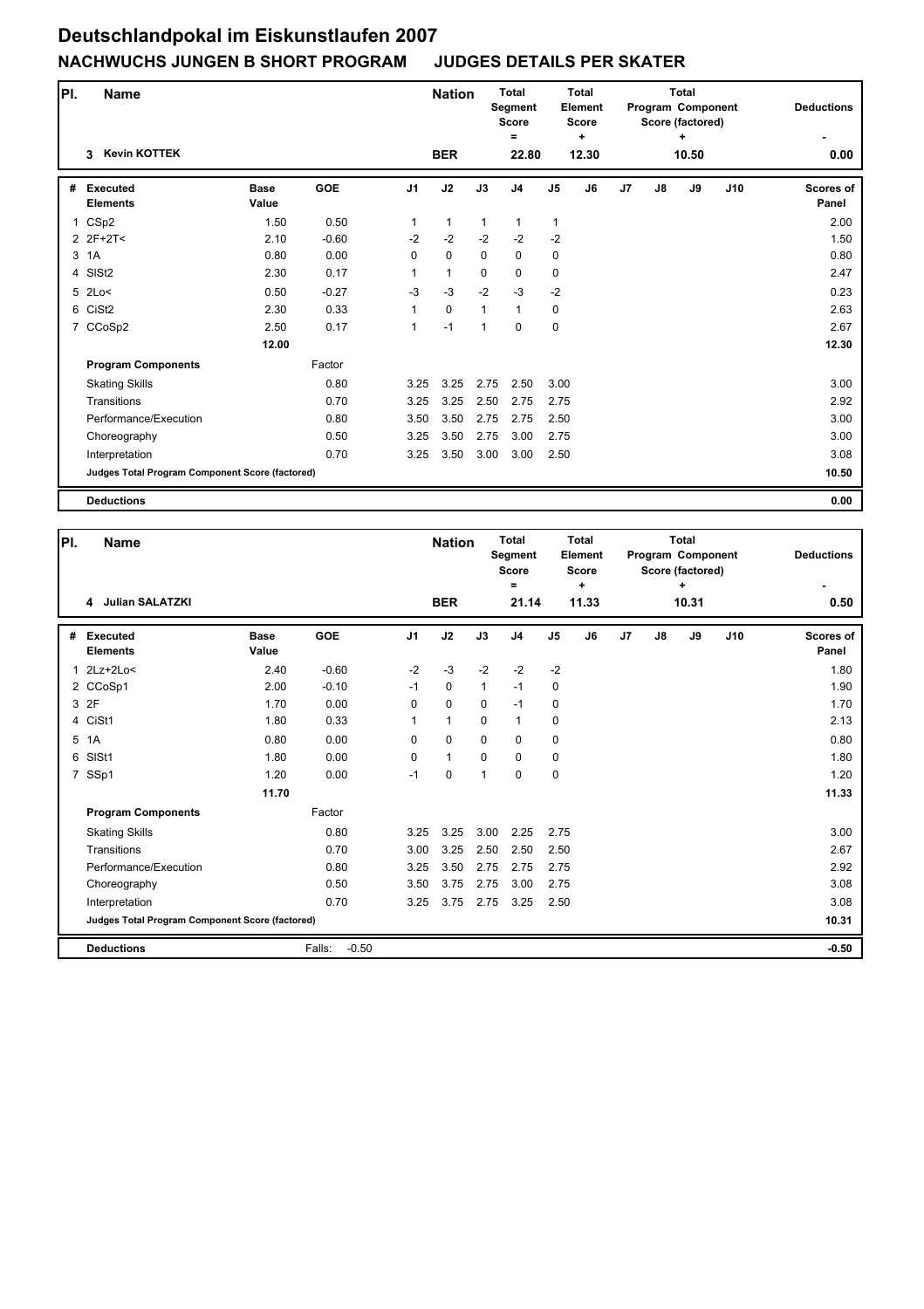| PI.          | Name                                            |                      |            |                | <b>Nation</b> |             | <b>Total</b><br>Segment<br><b>Score</b> |                | Total<br>Element<br><b>Score</b><br>÷ |                |    | <b>Total</b><br>Program Component<br>Score (factored) | <b>Deductions</b> |                    |
|--------------|-------------------------------------------------|----------------------|------------|----------------|---------------|-------------|-----------------------------------------|----------------|---------------------------------------|----------------|----|-------------------------------------------------------|-------------------|--------------------|
|              | <b>Vincent HEY</b><br>5.                        |                      |            |                | <b>THR</b>    |             | =<br>19.55                              | 11.30          |                                       |                |    | ÷<br>8.25                                             |                   | 0.00               |
| #            | <b>Executed</b><br><b>Elements</b>              | <b>Base</b><br>Value | <b>GOE</b> | J <sub>1</sub> | J2            | J3          | J <sub>4</sub>                          | J <sub>5</sub> | J6                                    | J <sub>7</sub> | J8 | J9                                                    | J10               | Scores of<br>Panel |
| $\mathbf{1}$ | 2F                                              | 1.70                 | $-0.20$    | $-1$           | $\mathbf 0$   | $-1$        | $-1$                                    | $\mathbf 0$    |                                       |                |    |                                                       |                   | 1.50               |
|              | 2 SSp1                                          | 1.20                 | $-0.20$    | $-1$           | $-1$          | 0           | 0                                       | $-1$           |                                       |                |    |                                                       |                   | 1.00               |
|              | 3 2Lz+2T                                        | 3.20                 | $-0.60$    | $-2$           | $-2$          | $-2$        | $-2$                                    | $-1$           |                                       |                |    |                                                       |                   | 2.60               |
|              | 4 1A                                            | 0.80                 | 0.00       | 0              | 0             | $\mathbf 0$ | 0                                       | 0              |                                       |                |    |                                                       |                   | 0.80               |
|              | 5 CiSt1                                         | 1.80                 | $-0.20$    | $\mathbf 0$    | $-1$          | $-1$        | $-1$                                    | 0              |                                       |                |    |                                                       |                   | 1.60               |
| 6            | SISt1                                           | 1.80                 | $-0.20$    | $-1$           | $-1$          | $\Omega$    | 0                                       | $-1$           |                                       |                |    |                                                       |                   | 1.60               |
|              | 7 CCoSp2                                        | 2.50                 | $-0.30$    | $-1$           | $-2$          | 0           | $-1$                                    | $-1$           |                                       |                |    |                                                       |                   | 2.20               |
|              |                                                 | 13.00                |            |                |               |             |                                         |                |                                       |                |    |                                                       |                   | 11.30              |
|              | <b>Program Components</b>                       |                      | Factor     |                |               |             |                                         |                |                                       |                |    |                                                       |                   |                    |
|              | <b>Skating Skills</b>                           |                      | 0.80       | 2.75           | 2.50          | 2.50        | 2.25                                    | 2.50           |                                       |                |    |                                                       |                   | 2.50               |
|              | Transitions                                     |                      | 0.70       | 2.75           | 2.25          | 2.00        | 2.00                                    | 2.50           |                                       |                |    |                                                       |                   | 2.25               |
|              | Performance/Execution                           |                      | 0.80       | 3.25           | 2.00          | 2.75        | 2.25                                    | 2.25           |                                       |                |    |                                                       |                   | 2.42               |
|              | Choreography                                    |                      | 0.50       | 2.75           | 2.25          | 2.50        | 2.00                                    | 2.50           |                                       |                |    |                                                       |                   | 2.42               |
|              | Interpretation                                  |                      | 0.70       | 2.50           | 2.25          | 2.00        | 1.75                                    | 2.25           |                                       |                |    |                                                       |                   | 2.17               |
|              | Judges Total Program Component Score (factored) |                      |            |                |               |             |                                         |                |                                       |                |    |                                                       |                   | 8.25               |
|              | <b>Deductions</b>                               |                      |            |                |               |             |                                         |                |                                       |                |    |                                                       |                   | 0.00               |

| PI.          | <b>Name</b>                                     |                      |            |                | <b>Nation</b> |             | <b>Total</b><br><b>Segment</b><br><b>Score</b><br>Ξ |                | Total<br><b>Element</b><br>Score<br>٠ |    |    | <b>Total</b><br>Program Component<br>Score (factored)<br>٠ |     | <b>Deductions</b>         |
|--------------|-------------------------------------------------|----------------------|------------|----------------|---------------|-------------|-----------------------------------------------------|----------------|---------------------------------------|----|----|------------------------------------------------------------|-----|---------------------------|
|              | <b>Waldemar WOLF</b><br>6                       |                      |            |                | <b>NRW</b>    |             | 19.23                                               |                | 10.70                                 |    |    | 8.53                                                       |     | 0.00                      |
| #            | <b>Executed</b><br><b>Elements</b>              | <b>Base</b><br>Value | <b>GOE</b> | J <sub>1</sub> | J2            | J3          | J <sub>4</sub>                                      | J <sub>5</sub> | J6                                    | J7 | J8 | J9                                                         | J10 | <b>Scores of</b><br>Panel |
| $\mathbf{1}$ | 1A                                              | 0.80                 | 0.00       | $\mathbf 0$    | $\mathbf 0$   | $\mathbf 0$ | 0                                                   | 0              |                                       |    |    |                                                            |     | 0.80                      |
|              | 2 2Lz+2T                                        | 3.20                 | $-0.60$    | $-2$           | $-3$          | $-2$        | $-2$                                                | $-2$           |                                       |    |    |                                                            |     | 2.60                      |
|              | 3 CSp1                                          | 1.20                 | $-0.60$    | $-2$           | $-2$          | $-2$        | $-2$                                                | $-2$           |                                       |    |    |                                                            |     | 0.60                      |
|              | 4 SISt1                                         | 1.80                 | 0.00       | 0              | $\mathbf 0$   | $\mathbf 0$ | 0                                                   | 0              |                                       |    |    |                                                            |     | 1.80                      |
|              | 5 2Lo                                           | 1.50                 | $-0.20$    | 0              | $-1$          | $-1$        | 0                                                   | $-1$           |                                       |    |    |                                                            |     | 1.30                      |
|              | 6 CCoSp2                                        | 2.50                 | $-0.50$    | $-2$           | $-1$          | $-2$        | $-2$                                                | $-1$           |                                       |    |    |                                                            |     | 2.00                      |
|              | 7 CiSt1                                         | 1.80                 | $-0.20$    | $\Omega$       | $-1$          | $-1$        | $\Omega$                                            | $-1$           |                                       |    |    |                                                            |     | 1.60                      |
|              |                                                 | 12.80                |            |                |               |             |                                                     |                |                                       |    |    |                                                            |     | 10.70                     |
|              | <b>Program Components</b>                       |                      | Factor     |                |               |             |                                                     |                |                                       |    |    |                                                            |     |                           |
|              | <b>Skating Skills</b>                           |                      | 0.80       | 3.00           | 2.75          | 2.25        | 2.00                                                | 2.50           |                                       |    |    |                                                            |     | 2.50                      |
|              | Transitions                                     |                      | 0.70       | 3.00           | 3.00          | 2.00        | 2.00                                                | 2.25           |                                       |    |    |                                                            |     | 2.42                      |
|              | Performance/Execution                           |                      | 0.80       | 3.25           | 2.75          | 2.25        | 2.00                                                | 2.00           |                                       |    |    |                                                            |     | 2.33                      |
|              | Choreography                                    |                      | 0.50       | 3.25           | 3.25          | 2.25        | 2.25                                                | 2.25           |                                       |    |    |                                                            |     | 2.58                      |
|              | Interpretation                                  |                      | 0.70       | 3.00           | 3.00          | 2.25        | 1.50                                                | 2.00           |                                       |    |    |                                                            |     | 2.42                      |
|              | Judges Total Program Component Score (factored) |                      |            |                |               |             |                                                     |                |                                       |    |    |                                                            |     | 8.53                      |
|              | <b>Deductions</b>                               |                      |            |                |               |             |                                                     |                |                                       |    |    |                                                            |     | 0.00                      |